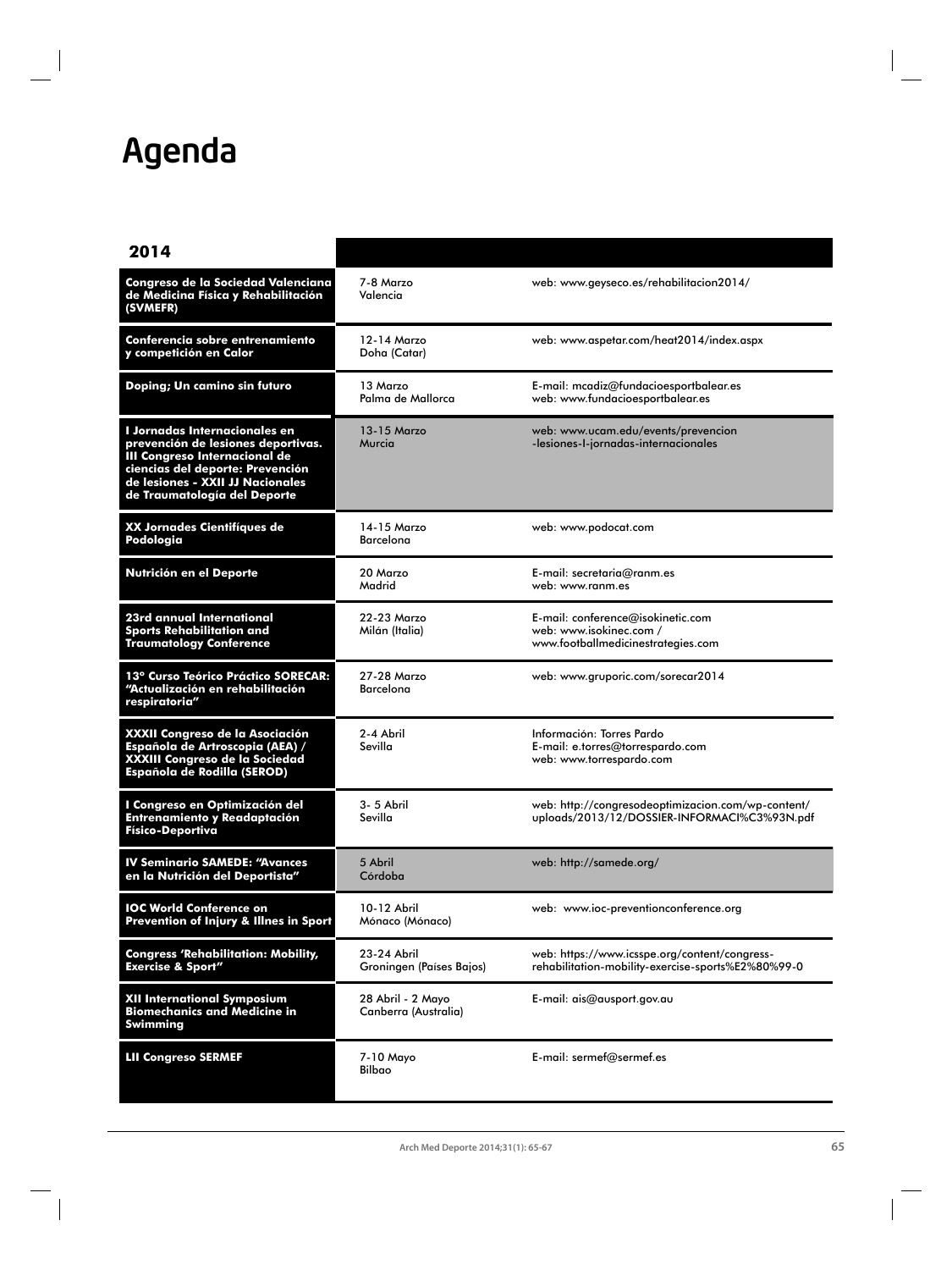| 10th International Congress on<br><b>Sport Sciences and Physical</b><br>Education                                                                                                                                       | 8-10 Mayo<br>Pontevedra                      | web: www.congresodeporte.com                                                         |
|-------------------------------------------------------------------------------------------------------------------------------------------------------------------------------------------------------------------------|----------------------------------------------|--------------------------------------------------------------------------------------|
| <b>XIV Congreso Nacional y</b><br>I Internacional de Psicología de<br>la Act. Física y del Deporte                                                                                                                      | 14-17 Mayo<br>Cáceres                        | web: www.congresopsicologiiadeldeporte.com/index.html                                |
| <b>16th European Society of Sports</b><br><b>Traumatology Knee Surgery and</b><br><b>Arthroscopy Congress</b>                                                                                                           | 14-17 Mayo<br>Ámsterdam (Holanda)            | E-mail: esska@intercongress.de<br>web: http://esska-congress.org/esska2014/index.php |
| <b>7th International Conference</b><br>on Kinesiology                                                                                                                                                                   | 22-25 Mavo<br>Opatija (Croacia)              | web: http://kinesiology2014.kif.hr/                                                  |
| X World congress on high altitude<br>medicine and physiology: "Hypoxia<br>and Cold - From Science to<br>Treatment"                                                                                                      | 25-31 Mayo<br>Bolzano (Italia)               | web: www.ismm2014.org/Pages/default.aspx                                             |
| 8th Congreso Mundial de la<br><b>International Society of</b><br><b>Physical and Rehabilitation</b><br><b>Medicine (ISPRM)</b>                                                                                          | 1-5 Junio<br>Cancún (México)                 | web: www.isprm2014.org                                                               |
| XIII Congreso Internacional de la<br>Asociación Argentina de Artroscopía<br>(AAA). I Congreso conjunto con la<br><b>European Society of Sports</b><br><b>Traumatology Knee Surgey and</b><br><b>Arthroscopy (ESSKA)</b> | 4-7 Junio<br><b>Buenos Aires (Argentina)</b> | web: www.artroscopia.com.ar                                                          |
| 6th IWG Conference on<br><b>Women and Sport</b>                                                                                                                                                                         | 12-14 Junio<br>Helsinki (Finlandia)          | E-mail: saara.naumanen@slu.fi<br>web: www.iwg-gti.org                                |
| Patología de partes blandas<br>de origen mecánico en el pie                                                                                                                                                             | 13-14 Junio<br>A Coruña                      | E-mail: monografico@aepode.org<br>web: www.aepode.org                                |
| <b>XXXIII Congreso Mundial</b><br>de Medicina del Deporte                                                                                                                                                               | 18-21 Junio<br>Québec (Canadá)               | web: www.fims.org<br>web: www.ecss-congress.eu                                       |
| Jornada de Podología                                                                                                                                                                                                    | 20-21 Junio<br>A Coruña                      | E-mail: info@aepode.org<br>web: www.aepode.org                                       |
| The International 22nd Puijo<br>Symposi <u>um</u>                                                                                                                                                                       | 24-28 Junio<br>Kuopio (Finlandia)            | web: www.puijosymposium.org/                                                         |
| <b>XXV Jornadas de la AEMB</b>                                                                                                                                                                                          | 25-28 Junio<br>Las Palmas de Gran Canaria    | web: http://aemeb.es/                                                                |
| <b>IV INSCA International Conference:</b><br><b>Human Performance Development</b><br>through Strength and Conditioning                                                                                                  | 26-28 Junio<br>Murcia                        | E-mail: nscacongress@ucam.edu                                                        |
| 19th Annual Congress of the<br><b>European College of Sport Science</b>                                                                                                                                                 | 2-5 Julio<br>Ámsterdam (Países Bajos)        | web: www.ecss-congress.eu                                                            |
| 28° Congreso Internacional de<br>Psicología Aplicada                                                                                                                                                                    | 8-13 Julio<br>París (Francia)                | web: www.icap2014.com                                                                |